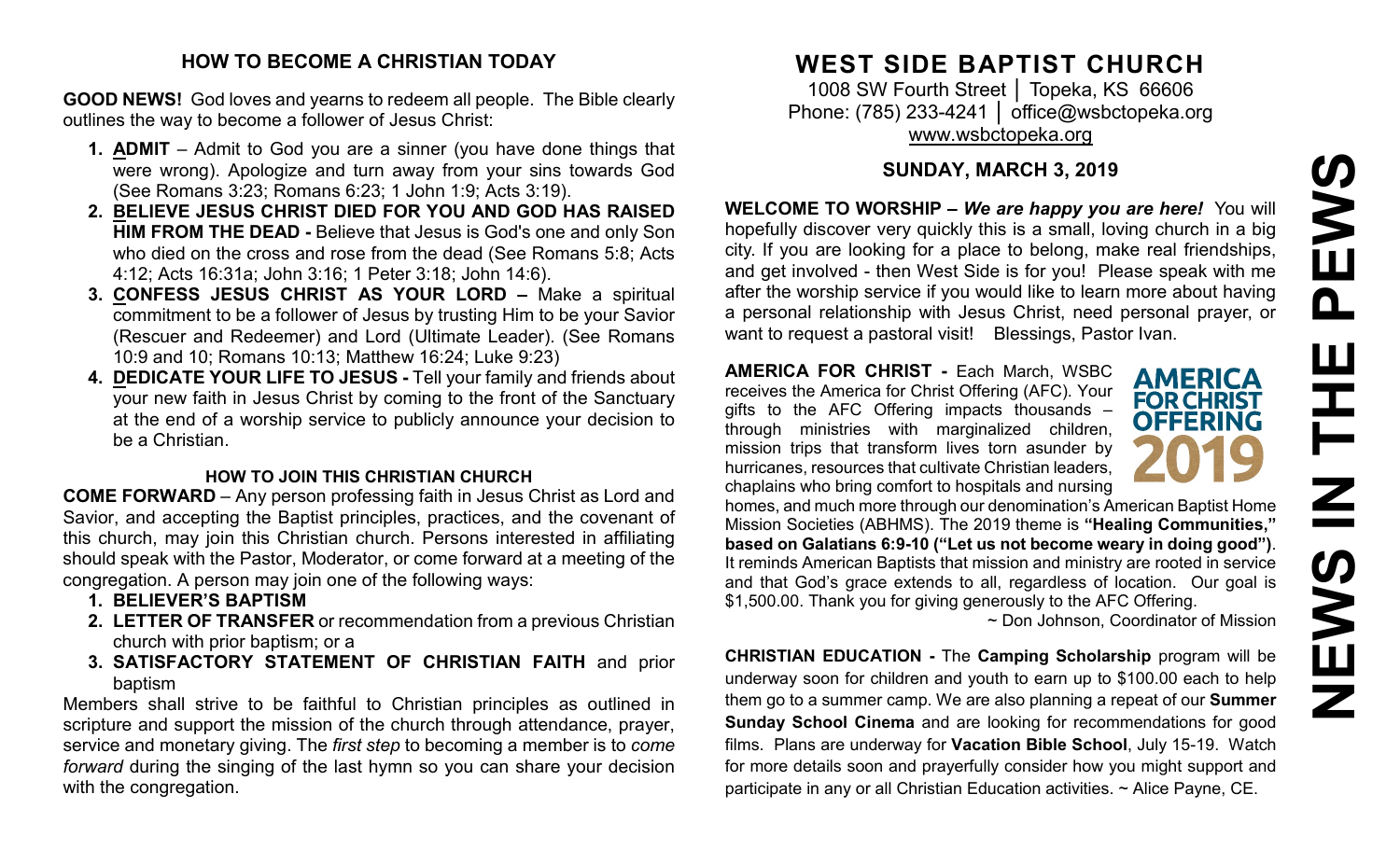#### **REMEMBER MEMBERSHIP CAMPAIGN –** Over the years several people



have joined our congregation during March. You can recognize them in worship services by their golden ribbon. On the first Sunday of each month, we will recognize those celebrating an anniversary in the

worship service by using a brief litany to dedicate them to God once more. Those celebrating an anniversary membership renewal in March:

| ◆ Lundgren, Hilda    | <b>Baptism</b> | 3/28/1948 | 71 Years |
|----------------------|----------------|-----------|----------|
| ◆ Farrar, Helen      | Letter         | 3/29/1953 | 66 Years |
| ◆ Goodnow, Jim       | <b>Baptism</b> | 3/23/1969 | 50 Years |
| ◆ Carpenter, Pat     | Letter         | 3/30/1980 | 39 Years |
| ◆ Greuter, Jessamine | Letter         | 3/08/2016 | 3 Years  |
| ◆ Carrier, Caroline  | Experience     | 3/13/2016 | 3 Years  |
| ◆ Carrier, Esther    | Experience     | 3/13/2016 | 3 Years  |
| • Carrier, James     | Experience     | 3/13/2016 | 3 Years  |
| ◆ Carrier, Laura     | Experience     | 3/13/2016 | 3 Years  |
| • Carrier, Randall   | Experience     | 3/13/2016 | 3 Years  |
| $\bullet$ Poe, Aaron | Baptism        | 3/24/2016 | 3 Years  |
| ◆ Poe, Nathan        | Baptism        | 3/24/2016 | 3 Years  |
| $\bullet$ Poe, Sage  | Baptism        | 3/24/2016 | 3 Years  |
| ◆ Roach Jr., Brian   | Baptism        | 3/24/2016 | 3 Years  |
| ◆ Bennett, Juliano   | <b>Baptism</b> | 3/27/2016 | 3 Years  |
| ◆ Greuter, David     | <b>Baptism</b> | 3/27/2016 | 3 Years  |

Please offer them your congratulations and rejoice with them in the celebration of another year of giving and service to God through West Side Baptist Church. If you have information for a missing member, please contact the Church Office.

**BIBLE STUDY -** Come for the one-hour small group study of the biblical book **"FIRST PETER" on Wednesdays at 10:30 am in Holmer Hall**. Bible studies are free and open to the public.

#### **CHILDRENS ACTIVITY BAGS AND BULLETINS – We are glad to have**



**children in worship!** Activity bags filled with coloring pages, crayons, and other items are available for preschool and elementary-aged children near the sanctuary door. **Enjoy the bags and children's bulletins**. Please take home your artwork. Place the bags on the front pew after the worship service so we can restock them.

# **WEEKLY CALENDAR**

| <b>SUNDAY, MARCH 3</b><br>$9:15$ am<br>$10:30$ am | <b>TRANSFIGURATION</b><br><b>Sunday School</b><br>Worship Service (S) |
|---------------------------------------------------|-----------------------------------------------------------------------|
| <b>MONDAY, MARCH 4</b><br>$9:00 - 11:00$ am       | <b>Baby Closet Ministry</b>                                           |
| <b>TUESDAY, MARCH 5</b>                           |                                                                       |

| 19                |                                  |
|-------------------|----------------------------------|
| $5:30 \text{ pm}$ | Ladies Night Out @ AJ's Pizzeria |
| $5:30 \text{ pm}$ | Men's Night Out @ Red Lobster    |
| $6:00 \text{ pm}$ | Capital City Men's Chorus (FH)   |

#### **WEDNESDAY, MARCH 6**

| Bible Study (HH)<br>$10:30$ am                           |  |
|----------------------------------------------------------|--|
| Fruit & Vegetable Food Pantry (FH)<br>$3:30 - 5:30$ pm   |  |
| $5:00 - 7:00$ pm<br><b>Baby Closet Ministry</b>          |  |
| WWW Supper (FH)<br>$5:30 - 6:00$ pm                      |  |
| WWW Bible Club and Adult Bible Study<br>$6:00 - 7:00$ pm |  |

#### **THURSDAY, MARCH 7**

| $1:00 - 3:00$ pm | <b>Baby Closet</b> |
|------------------|--------------------|
|------------------|--------------------|

**FRIDAY, MARCH 8 Pastor's Day Off**

#### **SATURDAY, MARCH 9**

| $1:00$ pm               | <b>Worship Team Practice</b> |  |
|-------------------------|------------------------------|--|
| <b>SUNDAY, MARCH 10</b> | <b>FIRST SUNDAY OF LENT</b>  |  |
| $9:15$ am               | <b>Sunday School</b>         |  |
| $10:30$ am              | Worship Service (S)          |  |

**SPRING BREAK (March 11-16) – Topeka Public Schools (Dist. 501) - NO BIBLE STUDIES, FOOD PANTRY, SUPPER, or KIDS CLUB. Pastor will be "on vacation" with his family the week of MARCH 11-17.**

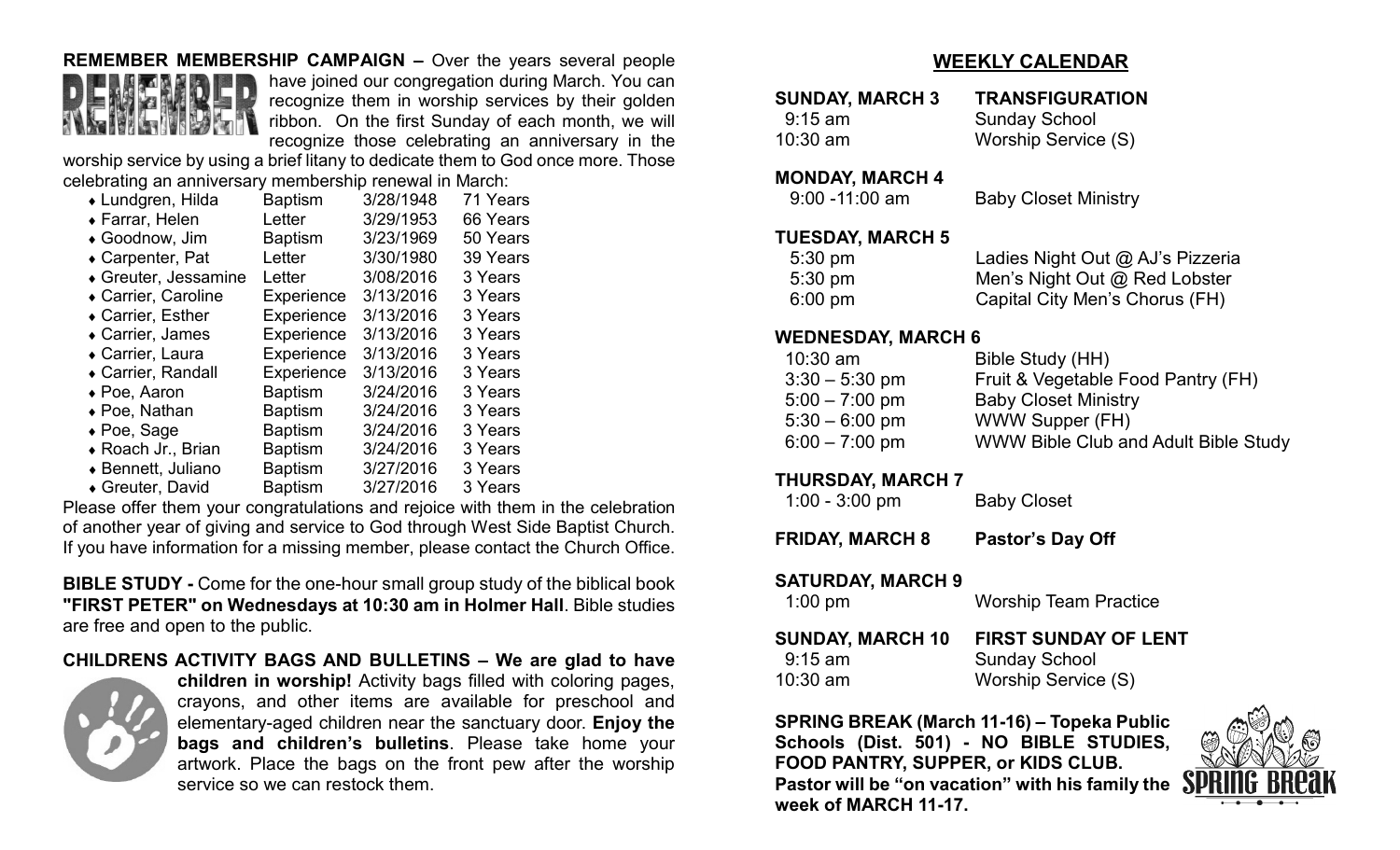# **IN OUR THOUGHTS AND PRAYERS**

Al Carpenter – Healing for health concerns Bradley Carpenter – Healing for health concerns Harry and Pat Carpenter – Healing for health concerns Pat Carreno – Healing for health concerns Wayne Cottril – Healing for health concerns Guy Carreno - Healing for health concerns (Tony's brother) Esther Carrier - Healing for health concerns Valarie Davis - Healing for health concerns (chemo) (Bev McCurdy's friend) Ernie and Judy Longstaff – Healing for health concerns Jan Mauck – Healing for health concerns (Feb. 18) Nancy May – Healing for health concerns Marie Merrifield – Healing for health concerns Don Morris - Healing for health concerns and Jonesy Becky and Terry Poe – Healing for health concerns Bob and Jill Roesler – Healing for health concerns Keith Springer – Healing for health concerns (Marianne Spano's brother) Lola Zab - Healing for health concerns (Marianne Spano's sister)

ABCUSA General Secretary – Dr. Lee Spitzer – health concerns ABC of the Central Region Ex. Minister – Dr. Gregg Hemmen and staff Ward Meade Neighborhood – newly elected President, Dawn Downing

# **HOMEBOUND & CARE FACILITIES:**

| *Portia Allbert                   | *Etta Landis - Capital Ridge |
|-----------------------------------|------------------------------|
| *June Cunningham - Brewster Place | *Renea May                   |
| *Shirley & Larry Dell             | *Rogene Moody                |
| *Helen Farrar - Plaza West        | *Ken Paslay - Brookdale      |
| *Gerald Haney -                   | *Theo Penny                  |
| *Russ Hunter -                    | *Edward Perkins - Frazier H  |
| *Mary Lou Johnson - Aldersgate    | *Juanita Plankinton          |
| *Alice Kieffer                    | *Hazel Smith-Tindall         |
|                                   |                              |

**DIRECTORY UPDATE:** Please update your church directory with the following information:

1. **Ken Paslay** moved to Brookdale Assisted Living Center, 5800 SW Drury Ln, Topeka, KS 66604 (building next door to Rogene and Homestead Assisted Living Center; near the Cracker Barrel Old Country Store and Restaurant).



2. **Jay and Marty Stevenson**, 3825 SW Marion Lane, Topeka KS 66610. Jay's email: [jstevenson411@att.net;](mailto:jstevenson411@att.net) Marty's email: [marty.stevenson777@gmail.com](mailto:marty.stevenson777@gmail.com)

**FRUIT & VEGETABLE FOOD PANTRY –** Free bread, fruits, and vegetables on **Wednesday from 3:30 to 5:30 pm,** while supplies last at West Side Baptist Church, 1008 SW 4th St, Topeka. **PROGRAM ELIGIBILITY:** Clients must be currently living in the Topeka area (zip code 66601- 66619). **ID REQUIRED:** Clients MUST BRING a government issued PHOTO ID. **RESIDENCY REQUIRED:** 



Clients MUST bring a recent piece of US Mail with the client's NAME and CURRENT ADDRESS as proof-of-residency. **INCOME GUIDELINES:** None. **HOUSEHOLDS:** One household per address. **BAGS:** Clients are encouraged to bring reusable grocery bags. **HANDICAPPED ACCESSIBLE:** Building is handicapped accessible with ramps and elevator. PARKING: Park on the north side of the church, enter north-west doors. Call the Church Office at (785) 233-4241 for weather-related closures or more information. \*All food is available at no cost. **NO FOOD PANTRY ON WEDNESDAY, MARCH 13.**

**SUNDAY SCHOOL -** Please join us for Sunday School at 9:15 am. **These are our class offerings:**

- Grades K-3 Colleen Smith & Becky Poe (Downstairs)
- 
- 
- 
- Grades 4-8 Fran Seymour-Hunter & Pat Carpenter (2nd Floor)
- Grades 9-12 Standard Bible Lessons w/ Pastor Ivan (Youth Rm)
- Adult: Bible as Literature (DVD) Doug Mauck (Holmer Hall)
- Adult **Philippians (DVD)** Jack Janway (2<sup>nd</sup> Floor)
- Adult Women's Study w/ Rexanne Greuter (2<sup>nd</sup> Floor)